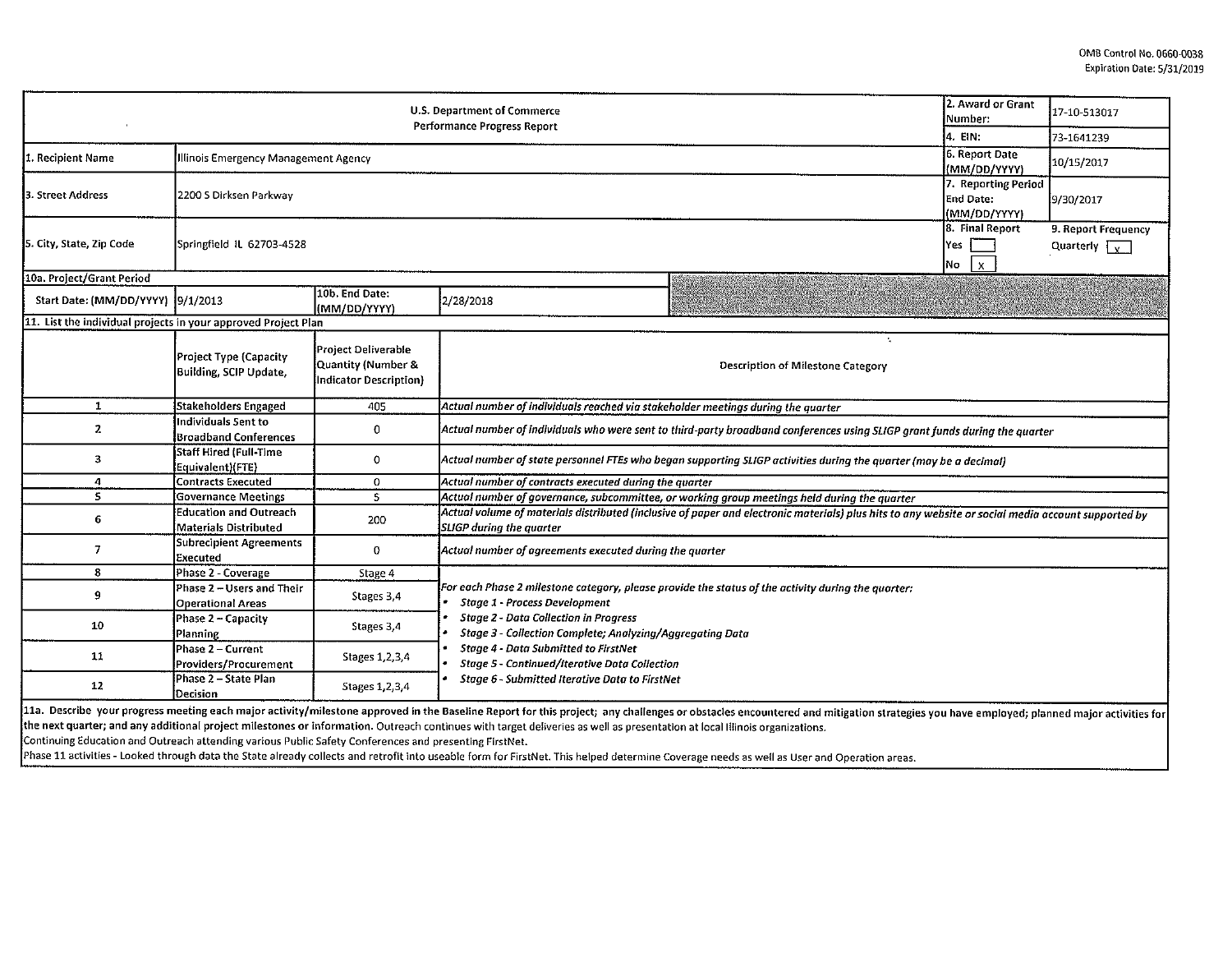$\cdot$ 

| Activities July 1 - Sept 30                                                                                                                                                                                                    |       |
|--------------------------------------------------------------------------------------------------------------------------------------------------------------------------------------------------------------------------------|-------|
| FirstNet discussion conference call with on July 28, 2017.                                                                                                                                                                     |       |
| Illinois FirstNet Regional Session at DuPage County on Aug 1, 2017 (131 attendees)                                                                                                                                             |       |
| Illinois FirstNet Regional Session @ Mt. Vernon on Aug 2, 2017 (45 attendees)                                                                                                                                                  |       |
| Illinois FirstNet Regional Session @ Springfield on Aug 3, 2017 (70 attendees)                                                                                                                                                 |       |
| Illinois Assoc of Chiefs of Police Conference FirstNet presentation @ Tinley Park on Aug 15, 2017 (15 attendees)                                                                                                               |       |
| Meeting with Federal FirstNet and AT&T at Schaumburg on Aug 25, 2017                                                                                                                                                           |       |
| Meeting with AT&T, Director Joseph (SPOC), Joe Galvin and Bill Springer @ IEMA on Sept 1, 2017                                                                                                                                 |       |
| Illinois Emergency Management Agency Summit - Bill Springer worked vendor booth & presented Sept 6 2017 (51 non grant funded attendees)                                                                                        |       |
| Illinois State Ambulance Assoc Conference - Bill Springer worked Vendor Booth @ Peoria on Sept 21-22, 2017                                                                                                                     |       |
| Illinois FirstNet discussion with Director Joseph (SPOC)and AT&T on Sept 8, 2017                                                                                                                                               |       |
| Illinois FirstNet discussion with CMS (Lori Sorenson) on Sept 12, 2017                                                                                                                                                         |       |
| Illinois FirstNet Technology discussion with State and Local Stakeholders on Sept 25,2017                                                                                                                                      | Month |
| [FirstNet Project Call (Sept) (21 Attendees)                                                                                                                                                                                   |       |
| <b>Auxiliary Meetings</b>                                                                                                                                                                                                      |       |
| RECCWG (Regional Emergency Communications Coordinating Work Groups) call - Monthly (July, Aug, Sept)                                                                                                                           |       |
| Monthly Meetings with Region V PSBN (July -12 Attendees)                                                                                                                                                                       |       |
| Monthly ILEAS (Illinois Law Enforcement Alarm Systems) Staff meeting (Aug)                                                                                                                                                     |       |
| Bill Springer attended Missouri Regional Session @ Frontenac, MO on July 25, 2017                                                                                                                                              |       |
| <b>FirstNet Programmatic Update Sessions</b>                                                                                                                                                                                   |       |
| Webinar for SPOC's (quarterly)                                                                                                                                                                                                 |       |
| <b>Governance Meetings</b>                                                                                                                                                                                                     |       |
| Statewide Interoperability Executive Committee (SIEC) Monthly Meetings (July - 17 attendees & Sept-21 attendees)                                                                                                               |       |
| Monthly Illinois Terrorism Task Force (ITTF) Communications & Technology Calls (July, Aug, 11 attendees Sept 11 Attendees)                                                                                                     |       |
| Leadership Meetings                                                                                                                                                                                                            |       |
| Weekly Core Team Project Calls - 4 meetings                                                                                                                                                                                    |       |
|                                                                                                                                                                                                                                |       |
|                                                                                                                                                                                                                                |       |
|                                                                                                                                                                                                                                |       |
| 11b. If the project team anticipates requesting any changes to the approved Baseline Report in the next quarter, describe those below. Note that any substantive changes to the Baseline Report must be approved by the Depart |       |
| of Commerce before implementation.                                                                                                                                                                                             |       |
|                                                                                                                                                                                                                                |       |
|                                                                                                                                                                                                                                |       |

llc. Provide anv other information that would be useful to NTIA as it assesses this project's progress.

• Mailing Quarterly Illinois FirstNet Newsletters for Stakeholders

• Weekly Staff Meetings with Illinois FirstNet team and Monthly meetings

• Local county by County Outreach is complete and continuing Education and Outreach when requested and presenting at various Public Safety Conferences.

•The team is fully staffed and delivering all statutory elements as requested by FirstNet and NTIA.

•Illinois FirstNet has finished production of a video featuring various disciplines using FirstNet. This will be an educational tool showing stakeholders how FirstNet will be used.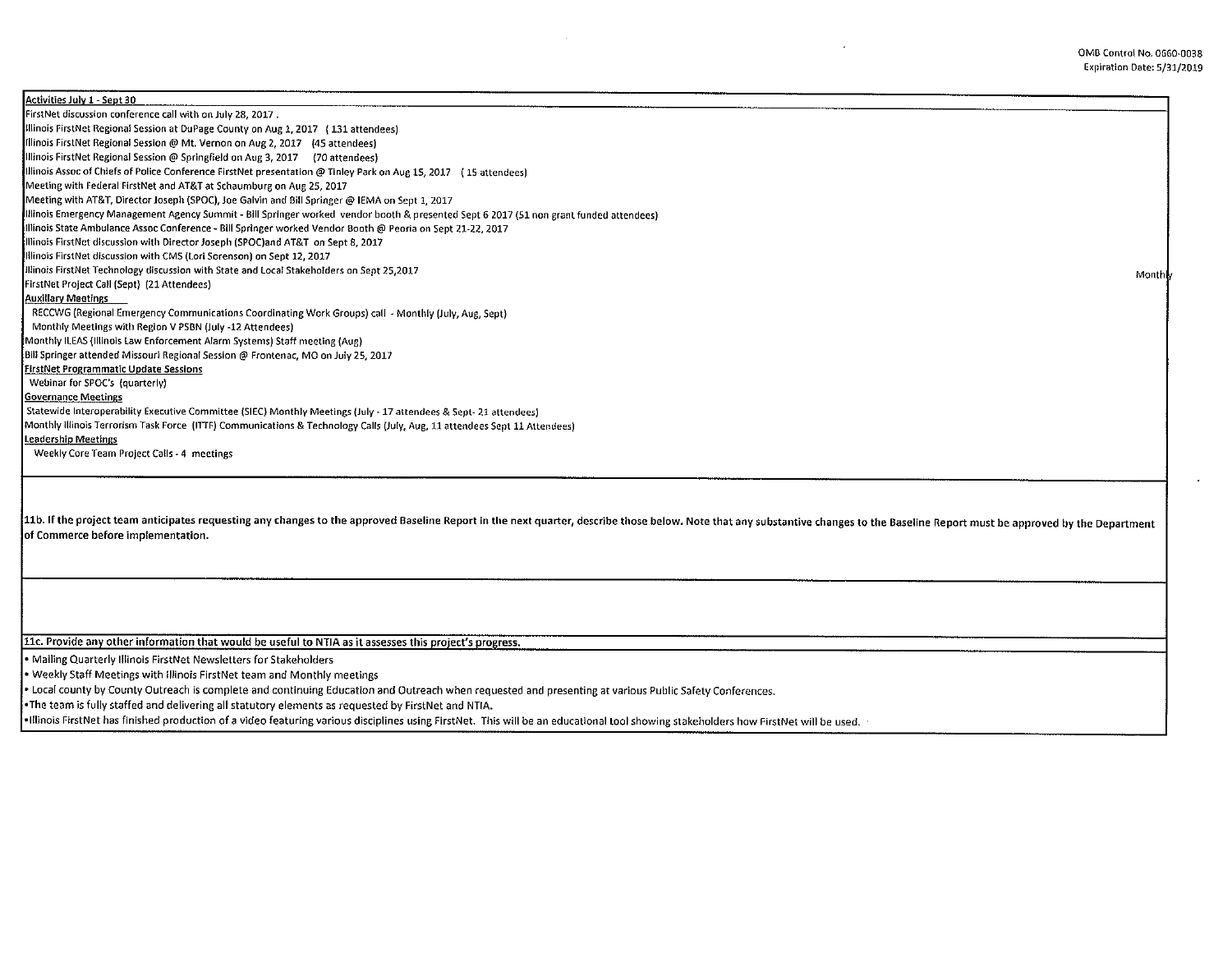11d. Describe any success stories or best practices you have identified. Please be as specific as possible. •Engaging with the Electric and Telephone cooperatives • Engaging with the IL Universities and Carriers about public/private Partnerships • Leadership Support - Engagement with State Leadership[ Early on. Monthly Meetings with State CID, CTO, CISO, and Governor • Our State Project plan has been used by many other States. We have presented our outreach plan on a national level mutip!e times. • Our 120 Members Multi-Discipline/Multl-Jurisdictional stakeholder group meets every month. finished production of a video featuring various disciplines using FirstNet. This will be an 11 min educational tool showing stakeholders how FirstNet will be used. representa the holistic hneeds ofg the entire Public Safety/Public Service commuinty in Illinois 12. Personnel 12a. If the nroject is not fully staffed, describe how any lack of staffing may impact the proiect's time line and when the proiect will be fullv staffed. 12b. Staffing Table - *Please include all staff that have contributed time to the project. Please do not remove individuals from this table.*  Job Title FTE% FTE% FTE% Project (s) Assigned<br>Grant Program Manager-Bob Project (s) Assigned Point of Contact for State Administrative Agency (fillinois Emergency Management Age Grant Program Manager-Bob **Point of Contact for State Administrative Agency (Illinois Emergency Management Agency) and Liaison with National Telecommunications and Evans** 75 Information Administration (NTIA) 13. Subcontracts {Vendors and/or Subrecipients) 13a. Subcontracts Table - Include all subcontractors. The totals from this table must equal the "Subcontracts Total" in Question 14f. Type  $RFP/RFQ$  issued  $(Y/N)$  Executed Name Subcontract Purpose Type RFP/RFQ Issued (Y/N) Start Date End Date Total Federal Funds<br>(Y/N) (Y/N) (Y/N) (Y/N) Charles End Date Allocated 80% of SWIC (Joe Galvin) time dedicated to SUGP, 80% time for Technical System Architect (Bill Springer), 100% time for Data Analyst (Dan Meske), |Illinois Law Enforcement Alarm 80% time for Grant and Travel coordinator (Lori Bell) Sub-recipient y y y y y y 9/10/2013 2/28/2018 \$1,259,888.45 System (ILEAS) personnel, travel, statewide and regional conferences, meeting expenses, printing, office supplies, technology and management/administration 13b. Describe any challenges encountered with vendors and/or subrecipients. None to report this quarter • Illinois FirstNet has • Illinois FirstNet Change Total Matching Funds Allocated \$0.00